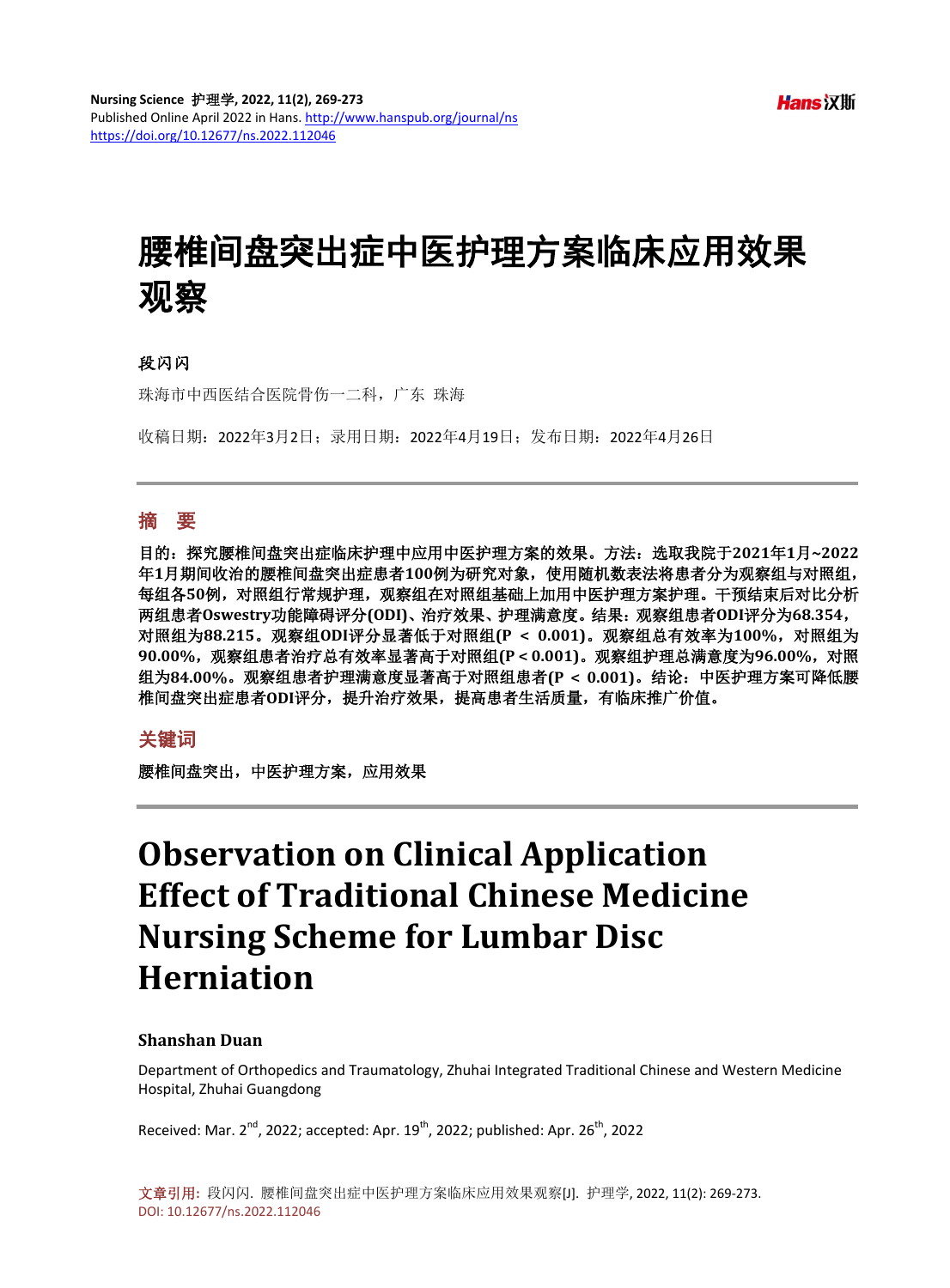#### **Abstract**

**Objective: To explore the effect of traditional Chinese medicine nursing scheme in the clinical nursing of lumbar disc herniation. Methods: 100 patients with lumbar disc herniation treated in our hospital from January 2021 to January 2022 were selected as the research object. The patients were randomly divided into observation group and control group, with 50 cases in each group. The control group received routine nursing, and the observation group received traditional Chinese medicine nursing scheme on the basis of the control group. After the intervention, the Oswestry dysfunction score (ODI), treatment effect and nursing satisfaction of the two groups were compared and analyzed. Results: The ODI score of the observation group was 68.354 and that of the control group was 88.215. The ODI score of the observation group was significantly lower than that of the control group (P < 0.001). The total effective rate of the observation group was 100% and that of the control group was 90.00%. The total effective rate of the observation group was significantly higher than that of the control group (P < 0.001). The total satisfaction of nursing in the observation group was 96.00%, and that in the control group was 84.00%. The nursing satisfaction of patients in the observation group was significantly higher than that of patients in the control group (P < 0.001). Conclusion: Traditional Chinese medicine nursing scheme can reduce the ODI score of patients with lumbar disc herniation, improve the treatment effect and improve the quality of life of patients. It has clinical promotion value.**

# **Keywords**

**Lumbar Disc Herniation, TCM Nursing Program, Application Effect**

Copyright © 2022 by author(s) and Hans Publishers Inc. This work is licensed under the Creative Commons Attribution International License (CC BY 4.0). <http://creativecommons.org/licenses/by/4.0/>  $\sqrt{c}$  $\odot$ Open Access

# **1.** 前言

腰椎间盘突出症为常见骨科疾病,发病原因多为纤维环破裂、腰椎间盘突出变形、髓核组织突出压 迫脊神经等。发病后表现为间歇性跛行、腰部疼痛、肢体麻木、下肢放射痛等症状。伴随病情进展会导 致患者面临下肢瘫痪、大小便失禁、生活不能自理[\[1\]](#page-4-0)。该病严重威胁健康,同时也妨碍人们正常工作与 生活。

在腰椎间盘突出症的常规护理中对缓解患者症状、提高治疗效果、提升患者生活质量效果均不明显。 随着中医护理的发展,目前已经展开了腰椎间盘突出症中医护理方案的应用研究,研究显示:耳穴压豆、 火龙罐、艾灸、拔罐、穴位贴敷均可有效治疗与缓解腰椎间盘突出症患者临床症状[\[2\]](#page-4-1)。但碍于文献数量 较少,相关研究未成体系,中医护理方案在腰椎间盘突出症临床护理中的应用效果需进一步展开实验结 合数据的论证。基于此,本文以选取于 2021 年 1 月~2022 年 1 月到我院接受治疗的腰椎间盘突出症患者 100 例为研究对象,分为观察组及对照组,每组各 50 例患者,对照组行常规护理,观察组在对照组基础 上加用中医护理方案护理。对比分析两组患者 ODI 评分、治疗效果、护理满意度,以此展开中医护理方 案在腰椎间盘突出症护理中的应用效果研究, 现报道如下。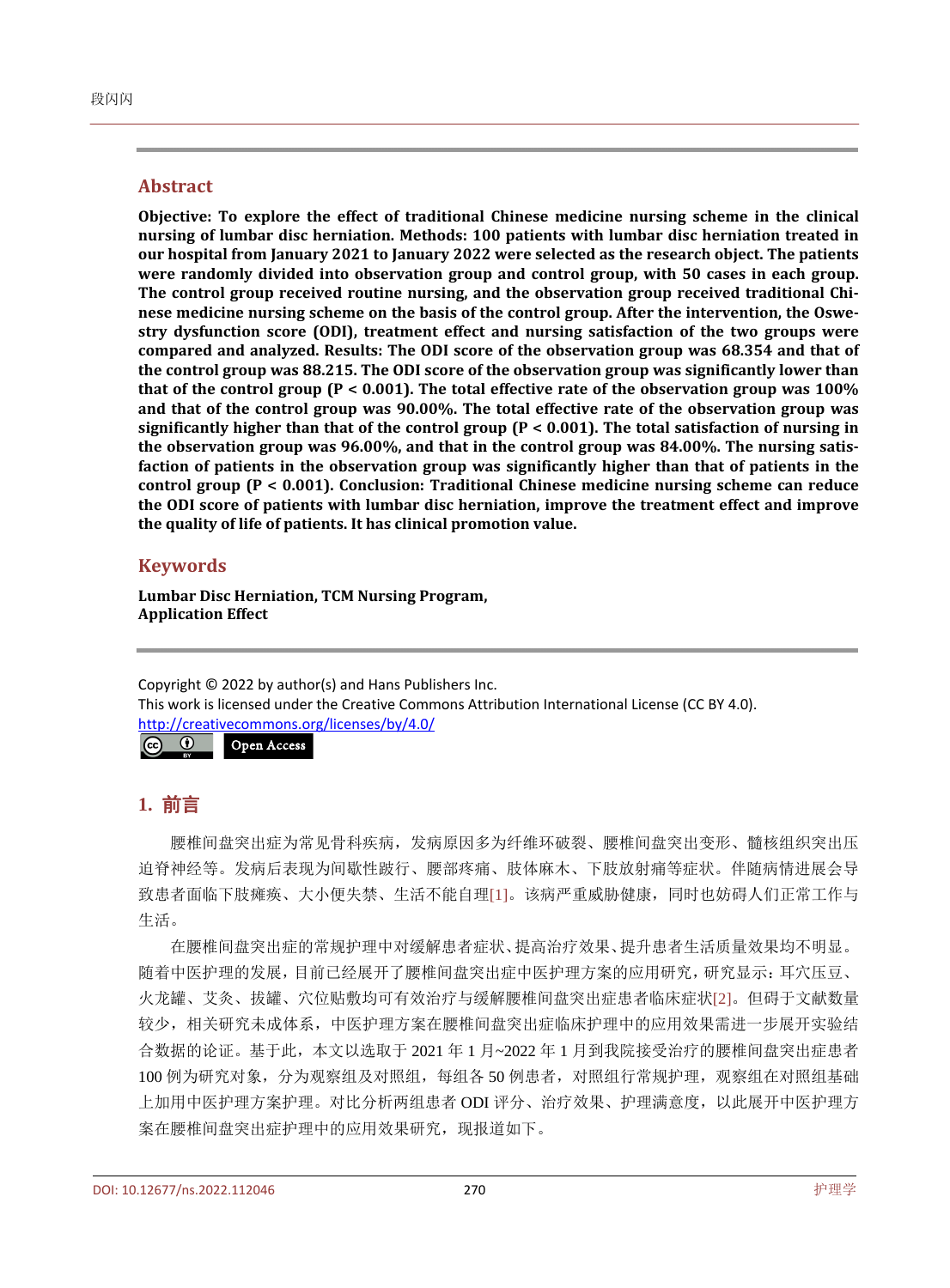# **2.** 一般资料与方法

#### **2.1.** 一般资料

将本研究内容报我院医学伦理部获批后,选取我院于 2021 年 1 月~2022 年 1 月期间收治的腰椎间盘 突出症患者 100 例为研究对象,使用随机表字法将患者分为观察组与对照组,每组各 50 例。其中,对照 组男女比例为 27:23,年龄为 26~61 岁,平均年龄为(42.13 ± 6.78)岁,病程为 0.5~19 年,平均为(3.35 ± 1.15) 年。血淤气滞型、寒湿痹阻型、湿热痹阻型、肝肾亏虚型比例为 20:15:9:6。观察组男女比例为 26:24, 年 龄为 24~60岁, 平均年龄为(41.22 ± 5.98)岁, 病程为 1~18年, 平均为(3.23 ± 1.22)年。血淤气滞型、寒湿 痹阻型、湿热痹阻型、肝肾亏虚型比例为 19:14:11:6。经对比,两组患者一般资料差异不具有统计学意义 (P > 0.05),具有可比性。

#### **2.2.** 护理方法

对照组行常规护理,观察组在常规护理基础上行中医护理方案干预。具体如下:1) 情志护理。利用 移情畅志法排解患者内心的恐惧及焦虑等不良情绪,并利用健康宣教提高患者对治疗的信心。2) 辨证施 膳。基于四性、归经及食物配伍理论,为患者制定出的合理膳食方案,针对血淤气滞型患者,以选用活 血化淤的食材为主,忌食甘肥腻食品。针对寒湿痹阻型,以选用温经散寒、益气养血的食材为主,忌食 生冷寒凉食品。针对湿热痹阻型,以选用利湿通络的食材为主,忌食油腻煎炸食品。针对肝肾亏虚型, 以选用滋阴养肾的食材为主,忌食辛辣燥热食品。3) 艾灸疗法,嘱患者保持俯卧位,将艾灸盒放置在患 者膀胱经穴、下肢坐骨神经沿线穴位,15~30 min/次,1 次/d。4) 拔罐法,利用 95%的乙醇棉球擦拭患者 腰椎处皮肤,然后采用拔火罐方式治疗,1次/d,7次为1个疗程,治疗3个疗程。5)运动指导。基于不 同患者的实际情况,指导患者做踝泵运动、直腿抬高运动、飞燕点水等各项有助于康复的运动。

#### **2.3.** 纳排标准

1) 纳入标准

① 经过我院病史及 CT、X 线、核磁共振等影像学检查后,确诊为腰椎间盘突出症的患者;② 符合 《中医病证诊断疗效标准》中的腰痛诊断标准;③ 知晓本次研究内容后自愿加入,且与家属及本人签订 知情同意书。

2) 排除标准

① 合并有肿瘤的患者;② 合并有腰椎管狭窄的患者;③ 合并有腰椎结核的患者;④ 心肝肾等功 能障碍;⑤ 不能正常沟通的患者。

#### **2.4.** 观察指标

本次研究工选取了 ODI 评分、生活质量及护理满意度三个观察指标。具体如下:

#### **2.4.1. ODI** 评分

ODI 评分包含 10 个层面的评价内容,疼痛强度、步行、生活自理、提物、坐位、站立,换算方式为 百分制,所得分数越高,则代表患者功能障碍越严重。

#### **2.4.2.** 质量效果

以 ODI 评分得分为判断标准。其中治疗后 ODI 评分降低>74%为临床控制, 降低 50%~74%为显效; 降低 25%~49%为有效;降低<25%为无效。其中, 总有效率 = (临床控制 + 显效 + 有效)/总例数 × 100%。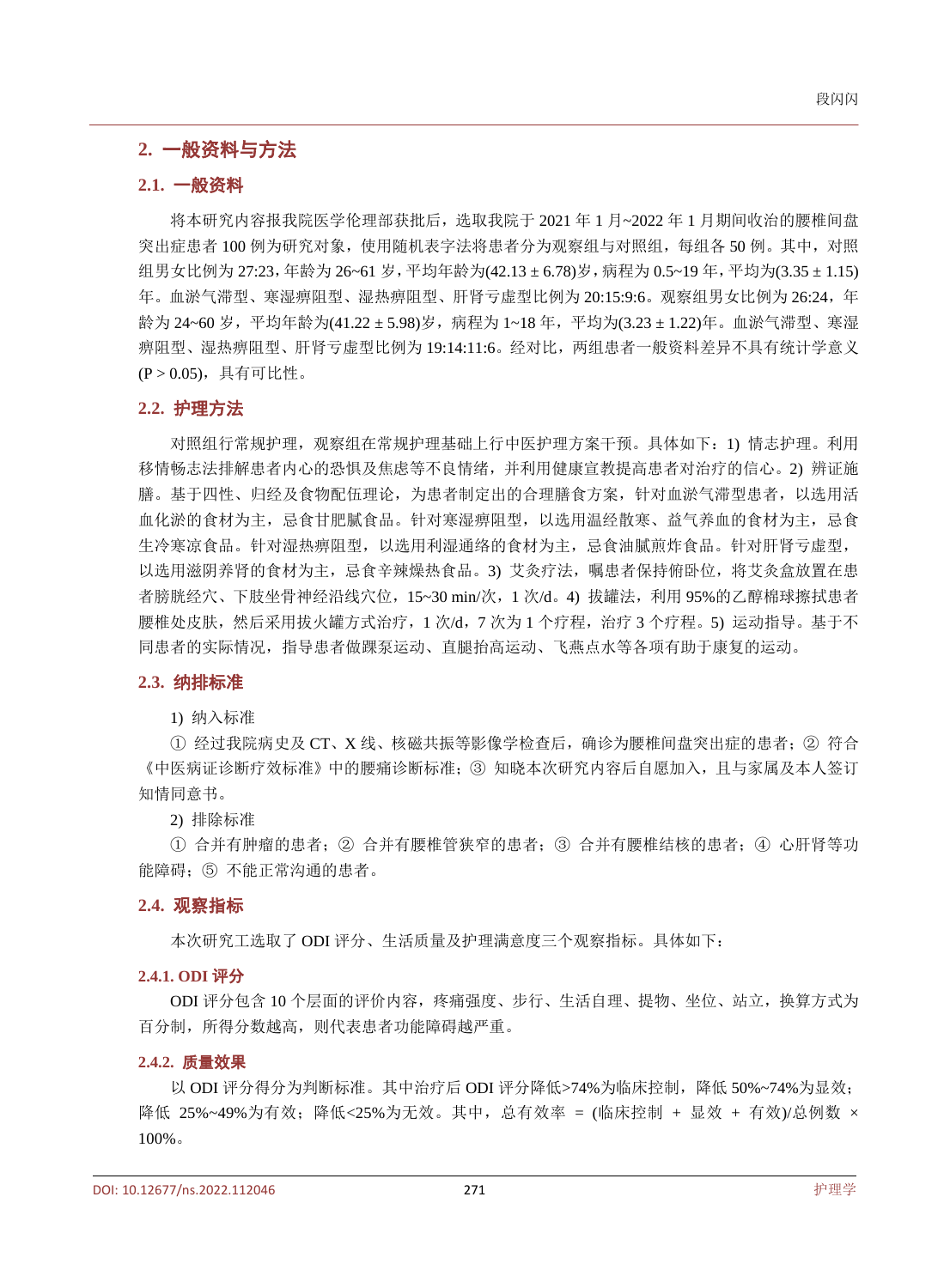#### **2.4.3.** 生活质量

生活质量评分指标包含躯体功能、意识功能、社会功能、情感功能等四个二级指标,其中每个二级 指标均为 100 分,所得分数越高,表示患者生活质量越高。

#### **2.5.** 统计学方法

使用 SPSS24.0 软件进行数据的统计与分析, 计量资料采用(x ± s)表示, 采用 t 检验; 计数资料采用  $\ln(96)$ ]表示, 采用  $x^2$ 检验; 当  $P < 0.05$  时表示差异有统计学意义, 当  $P < 0.01$  时, 表示差异显著。

# **3.** 结果与分析

#### **3.1.** 两组患者 **ODI** 评分对比分析

对两组患者 ODI 评分进行了对比分析,经过干预后,观察组患者 ODI 评分为 68.354,对照组为 88.215。 观察组 ODI 评分显著低于对照组,差异有统计学意义(P < 0.001), [见表](#page-3-0) 1。

<span id="page-3-0"></span>**Table 1.** Statistical table of ODI scores of patients in the two groups ( $\bar{x} \pm s$ )  $\pm 1$ . 两组患者 ODI 评分统计表( $\bar{x}$ ±s)

| 组别  | n                        | 干预前    | 干预后    |
|-----|--------------------------|--------|--------|
| 对照组 | 50                       | 93.451 | 88.215 |
| 观察组 | 50                       | 94.223 |        |
|     | $\overline{\phantom{0}}$ | 0.642  | 13.654 |
|     | $\overline{\phantom{0}}$ | 0.515  | 0.000  |

# **3.2.** 两组患者治疗效果对比分析

对比分析了两组患者治疗效果,观察组总有效率为 100%,对照组为 90.00%。观察组患者治疗总有 效率显著高于对照组,差异有统计学意义(P < 0.001),[见表](#page-3-1) 2。

<span id="page-3-1"></span>**Table 2.** Statistical table of treatment effect of two groups of patients [n (%)] 表 **2.** 两组患者治疗效果统计表[n (%)]

| 组别    | n                        | 临床控制                     | 显效                       | 有效                       | 无效                       | 总有效率/%     |
|-------|--------------------------|--------------------------|--------------------------|--------------------------|--------------------------|------------|
| 对照组   | 50                       | 26 (52.00%)              | $11(22.00\%)$            | $8(16.00\%)$             | $4(8.00\%)$              | 45 (90.00) |
| 观察组   | 50                       | $31(62.00\%)$            | $12(24.00\%)$            | $6(12.00\%)$             | $0(0.00\%)$              | 50 (100)   |
| $X^2$ | $\overline{\phantom{0}}$ | $\overline{\phantom{0}}$ | $\overline{\phantom{0}}$ | $\overline{\phantom{0}}$ | $\overline{\phantom{a}}$ | 9.315      |
|       | -                        | $\overline{\phantom{0}}$ | $\overline{\phantom{0}}$ | -                        |                          | 0.000      |

#### **3.3.** 两组患者护理满意度对比分析

对两组患者满意度展开了对比分析,观察组护理总满意度为 96.00%,对照组为 84.00%。观察组患者 护理满意度显著高于对照组患者,差异有统计学意义(P < 0.001),[见表](#page-3-2) 3。

<span id="page-3-2"></span>**Table 3.** Statistical table of nursing satisfaction of patients in the two groups [n (%)] 表 **3.** 两组患者护理满意度统计表[n (%)]

| 组别  |    | 十分满意         | 比较          | 不满意          | 护理满意度/% |
|-----|----|--------------|-------------|--------------|---------|
| 对照组 | 50 | $20(4.00\%)$ | 22 (44.00%) | $8(16.00\%)$ | 84.00   |
| 观察组 | 50 | 34 (68.00%)  | 14 (28.00%) | $2(4.00\%)$  | 96.00   |